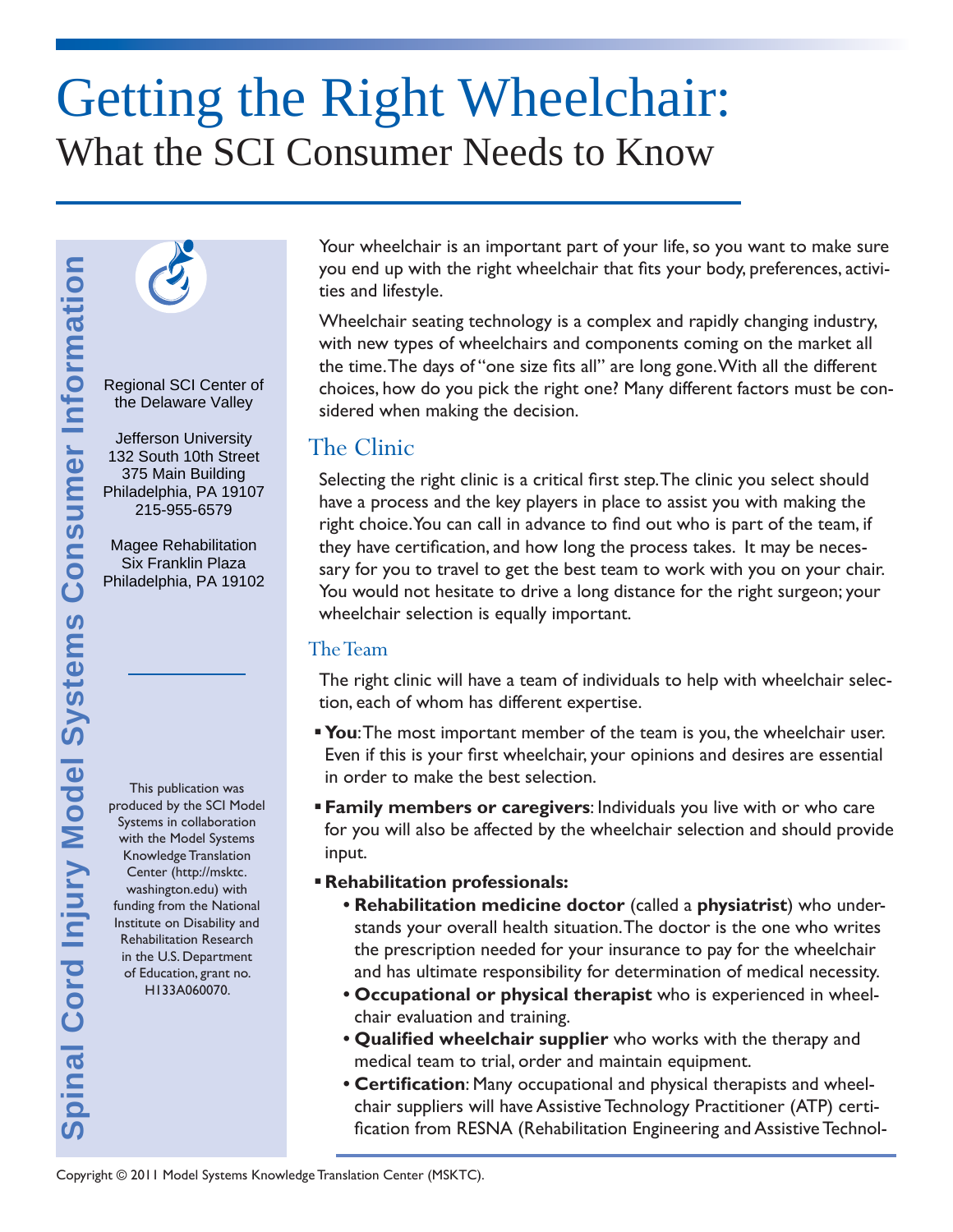ogy Society of North America) indicating they have passed a national examination and credentials check in their specialty. If Medicare is the payer, they require the wheelchair vendor to have at least one ATP-credentialed specialist.

# Medical and Physical Considerations

The team needs to consider many factors to ensure that you get the right wheelchair for your body, your health and your care needs.

- **Time since injury**
- **Getting the Right What the Right What the Right Wheelchair:** The team needs to consider any factors to **consumer that you getter herity where the Right Wheelchair for your First wheelchair you will likely need more avoid • Newly injured individuals**: If this is your first wheelchair, you will likely need more advice on the technology that will best suit your needs. In addition, you may continue to have physical changes or recovery over the next several months, in which case this first chair may only be temporary. As a result, the team may recommend a rental chair or more frequent follow-ups.
	- **Long-time injuries**: If you have been using a wheelchair for a long time and have developed new problems, such as weakness or pain, you may need to make changes to your current wheelchair seating system.
	- **Age** affects endurance and strength and may be a deciding factor between a manual or power wheelchair.
	- **Strength and range of motion** will determine whether or how much you can push your wheelchair, transfer in and out of your wheelchair, lift and fold your wheelchair, etc.
	- **Height and weight** will affect what size wheelchair you will need.
	- **Trunk stability**: The higher your level of injury, the more unstable you are likely to be, and this requires extra attention to seating and position to enhance stability.
	- **Functional abilities**: Your level and completeness of spinal cord injury will affect how much function you have in your arms and hands and whether you will need a power or manual wheelchair.
	- **Medical conditions or risks**: Conditions such as spasticity, previous pressure sores, or urinary

leakage can also affect wheelchair selection and should be discussed with your team.

# Caregiver Considerations

It is important for the people who care for you to be able to work with your wheelchair, which may include pushing it occasionally or lifting, folding, fixing, cleaning or adjusting the wheelchair.

## Environment and Lifestyle Considerations

Your wheelchair is a tool that enables you to do more of what you want in life.

- **Home**: Is your home carpeted? Are entrances to your home steep? Are there difficult surface conditions that a wheelchair might need to push over, such as gravel or grass? While you may make changes to your home to accommodate a chair, it is also possible that chairs exist that can help you when changes to the home environment are not possible or desired.
- **Work**: What will you be doing for work, and how does your wheelchair need to fit into that environment? For example, will your wheelchair fit under the conference room table where you meet twice a week?
- **Transportation:** Will you be driving your own vehicle? Van or car? Will you be taking public transportation? Will someone else be driving you around?
- **Leisure activities**: Will you spend time outdoors on grass or hiking on trials? Will the wheelchair also be used for sports?
- **Personal taste/preferences**: For example, some people may prefer a sportier-looking chair or a specific color (but note that something other than the standard color may cost more).

#### Financial Considerations

- **Insurance coverage: This is often a major** consideration when choosing a wheelchair and may limit your choices. However, it is best to choose the optimal chair first, then consider your financing.
- **Other financial resources:** Local resources to assist in purchasing your chair may be available